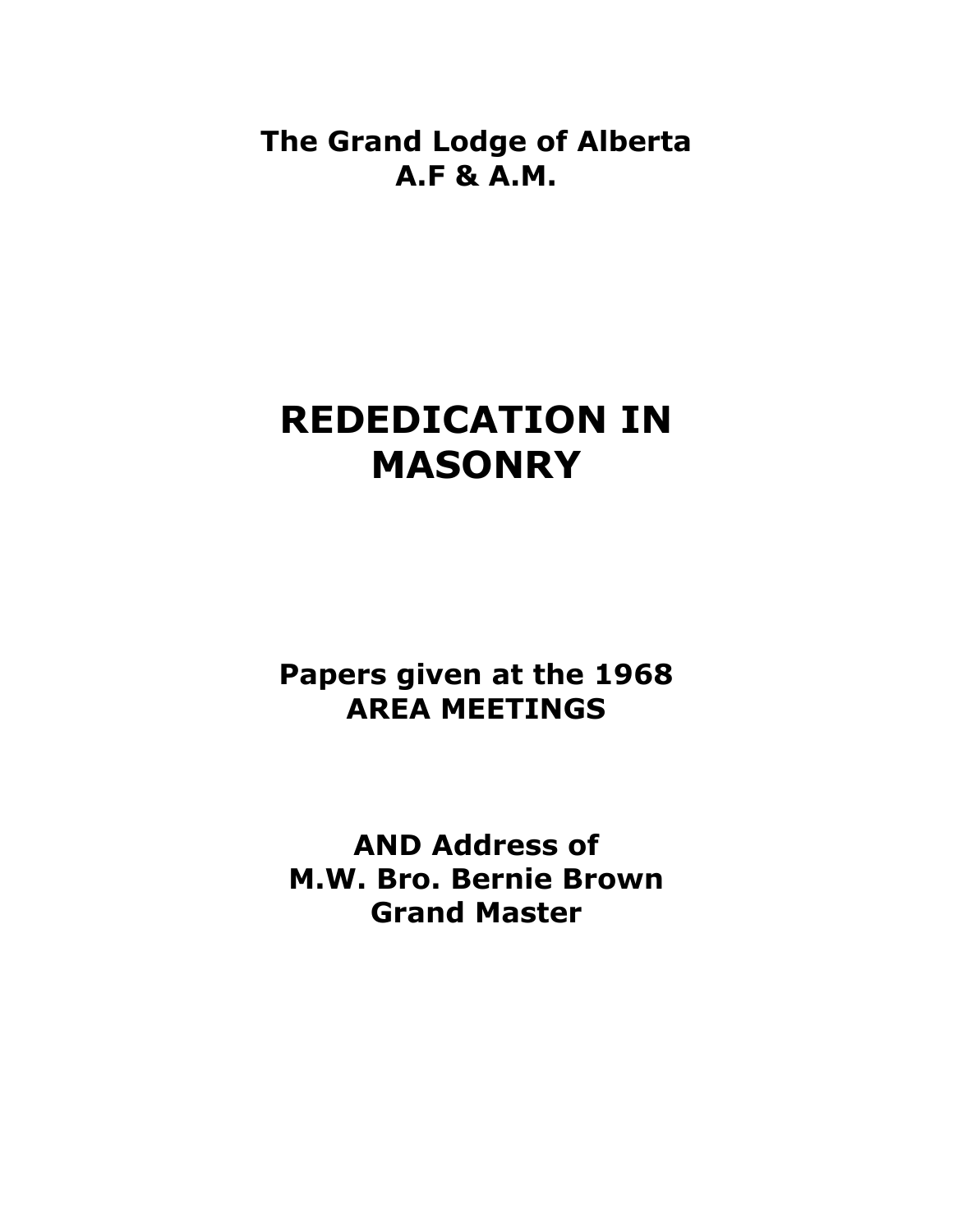## **REDEDICATION IN MASONRY**

Presented by R.W. Bro. E. J. Thompson, J.G.W.

Dedication is an essential part of any and every man's life, if that life is to amount to anything. If you were organizing a hockey team or a football team, you would want men who were dedicated, i.e., men who were ready to consecrate themselves to the team, devote themselves to the purposes of the team, that of mastering and winning the game. Evidence of their dedication is that they are ready and willing to give up some things ; they are ready and willing to spend and be spent so that the team may play a better game.

What is true in sport is true also in education: If a boy's schooling is to amount to anything, the boy must be dedicated to it. He must be willing to put aside "fun and games" until he has mastered his lessons, done his homework. Without this dedication, there is not likely to be the achievement of a good education.

The same thing is true in a man's business or occupation. If he is to succeed and build for himself a career, he will have to have dedication. He will have to set aside some things so that he can concentrate on making the finest possible performance in his vocation. Without it there is not likely to be much success.

It is true that dedication is needed in home and family life. Only as a man is willing to forego some things, only as he is ready to put something into it, can his family and home life succeed.

When it comes to the building of character, dedication is at the foundation. A man must be determined to deny himself, to devote himself to an ideal, to strive with courage and patience to build the kind of man he wants to be.

There is no area of life where dedication is not necessary and essential. It involves giving up things that interfere with one's purpose, and consecrating oneself to achieve the goal set before him. Dedication is a basic ingredient in a worthwhile life.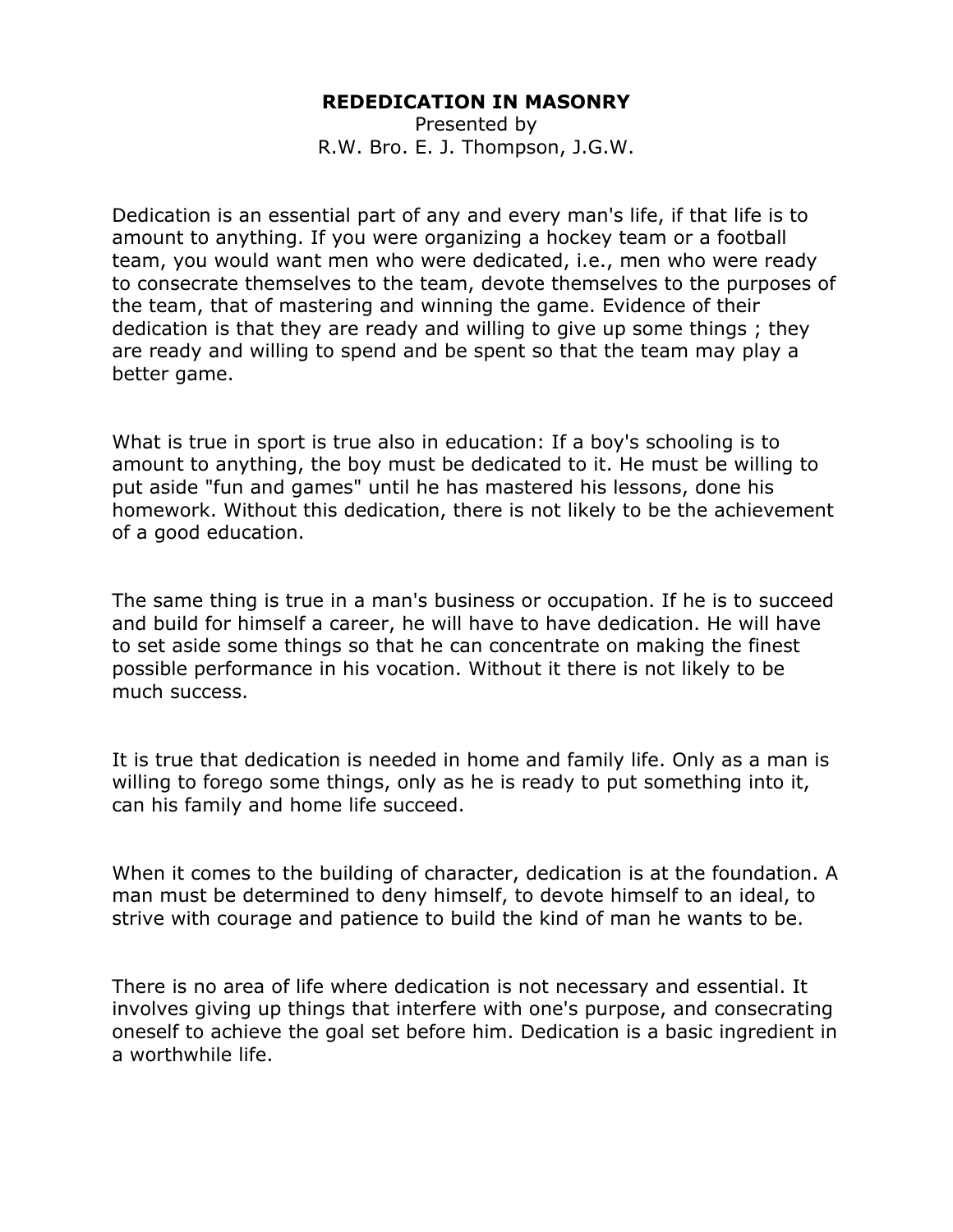As we consider our dedication, we have to remember that life changes, life moves on. The goals and purposes which we had as boys or as young men are not adequate for the mature man. As we grow older our horizons broaden, our vision expands. We need greater goals and larger purposes. Many of the things to which we dedicated ourselves in former years, have lost their interest or have been outgrown. St. Paul tells us, "When I was a child, I spoke like a child. I thought like a child, I reasoned like a child; when I became a man, I gave up childish things." So it is that as we grow and mature we must deliberately move forward to greater and more important values in life. It is here that the need for rededication comes. Our dedications of yesteryear are not big enough for today. We need to reassess our lives and re-dedicate ourselves to the larger goal the more comprehensive purpose.

It may be well to look, for a moment, at the aims and purposes of our Fraternity. At the outset a man comes seeking more light in Masonry. He must give evidence that he has this purpose of finding light. With the help of the brethren, he is given more light until he is raised to the sublime degree of a master mason. He has been told to remember always that "he is a builder." His attention has been directed to the Holy Bible, "within the covers of which are found those principles of morality which lay the foundation upon which to build a righteous life." He has been reminded of his duties to God, to his neighbor and to himself. He has been exhorted to cultivate brotherly love, to practice charity, generously sharing with the needy, the abundant gifts with which God has endowed him. In many ways he has been given the light of masonry to enable him to build his character and live a good and satisfying life.

The man came with the purpose of getting light. That aim is now fulfilled, he has been given light. Is this the conclusion of the matter? No. On the contrary, it is only the beginning. The foundations have been laid, the ideals have been set before him, the vision has been delineated before his mind. Now comes the real task: to erect upon this foundation a superstructure worthy of the ideals and vision set before him. Now comes the long arduous task of building the character, of living that life whose strength and nobility, whose goodness and beauty shall bring joy to all. As this project becomes clearer, the old dedication is outgrown, there is need for rededication to a larger and more worthy purpose. The man began with the desire to become a mason, to this he dedicated himself. He attended Lodge regularly; received and mastered the instruction given him by a brother; observed the rules and regulations required by the fraternity. Now the time has come for rededication. He realizes that becoming a mason is only the first step, only the beginning of the task before him. He now must dedicate himself afresh to the enlarged goals and visions extending before him. As in the former case he will need the presence and help of his brethren to guide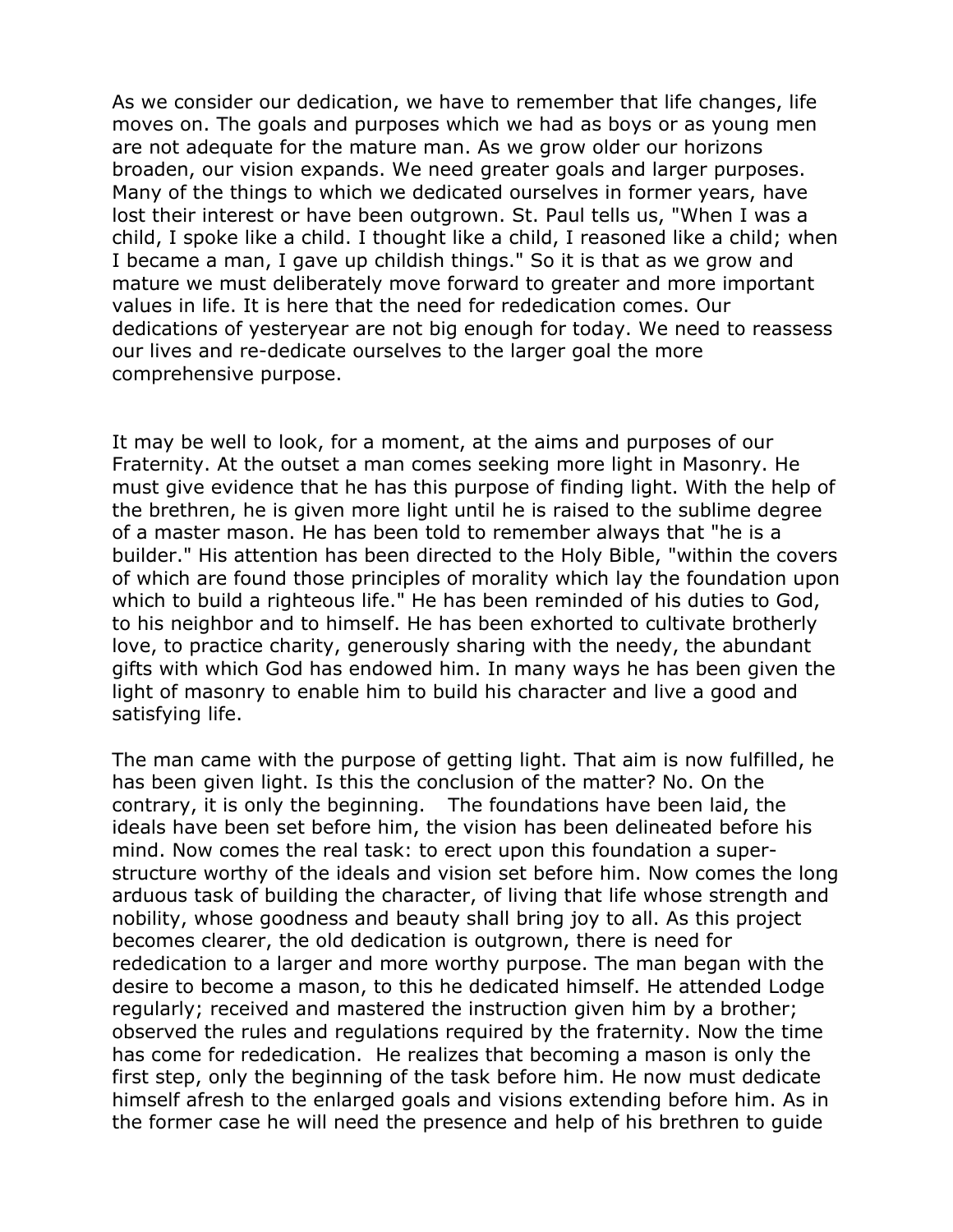him, to assist him by instruction, by example and by association with him in his new adventures. As in the first case he will need to discover, study and practice the great truths and wisdom available within the Craft. But above all, there is the supreme task of exemplifying those truths, of living out what he has learned, of practicing in all areas of his life the excellent moral principles made known to him.

Of course, this was the real purpose of our previous dedication. But at the beginning we were too busy with the matters of immediate concern: getting up our work; performing those duties which were referred to us from meeting to meeting. With the passing of time, the full picture of our purpose becomes more clear.

We are confronted with a task that will continue to life's end; we have a character to build, a life to live, a service to perform. Our adventure and our task will end only when the hand of death beckons us to the Grand Lodge above. As this vision of our goal becomes more clear we need to dedicate ourselves anew to the larger purpose.

Oliver Wendell Holmes expresses the challenge of this call to larger purposes in these words:

> "Build thee more stately mansions, O my soul As the swift seasons roll! Leave thy low-vaulted past! Let each new temple, nobler than the last, Shut thee from heaven with a dome more vast, Till thou at length art free, Leaving thine outgrown shell by life's unresting sea!"

As we approach our Lodge we need to rededicate ourselves to its work and to its welfare; and as we leave our Lodge we need to rededicate ourselves to practice in life temperance, fortitude, prudence and justice, to the practice of brotherly love and of charity to all.

Abraham Lincoln in his Gettysburg address in part said: "It is for us . . to be dedicated here to the unfinished work which they who fought here have thus far so nobly advanced . . It is for us to be here dedicated to the great task remaining before us: . . . that from these honored dead we take increased devotion to that cause for which they gave the last full measure of devotion."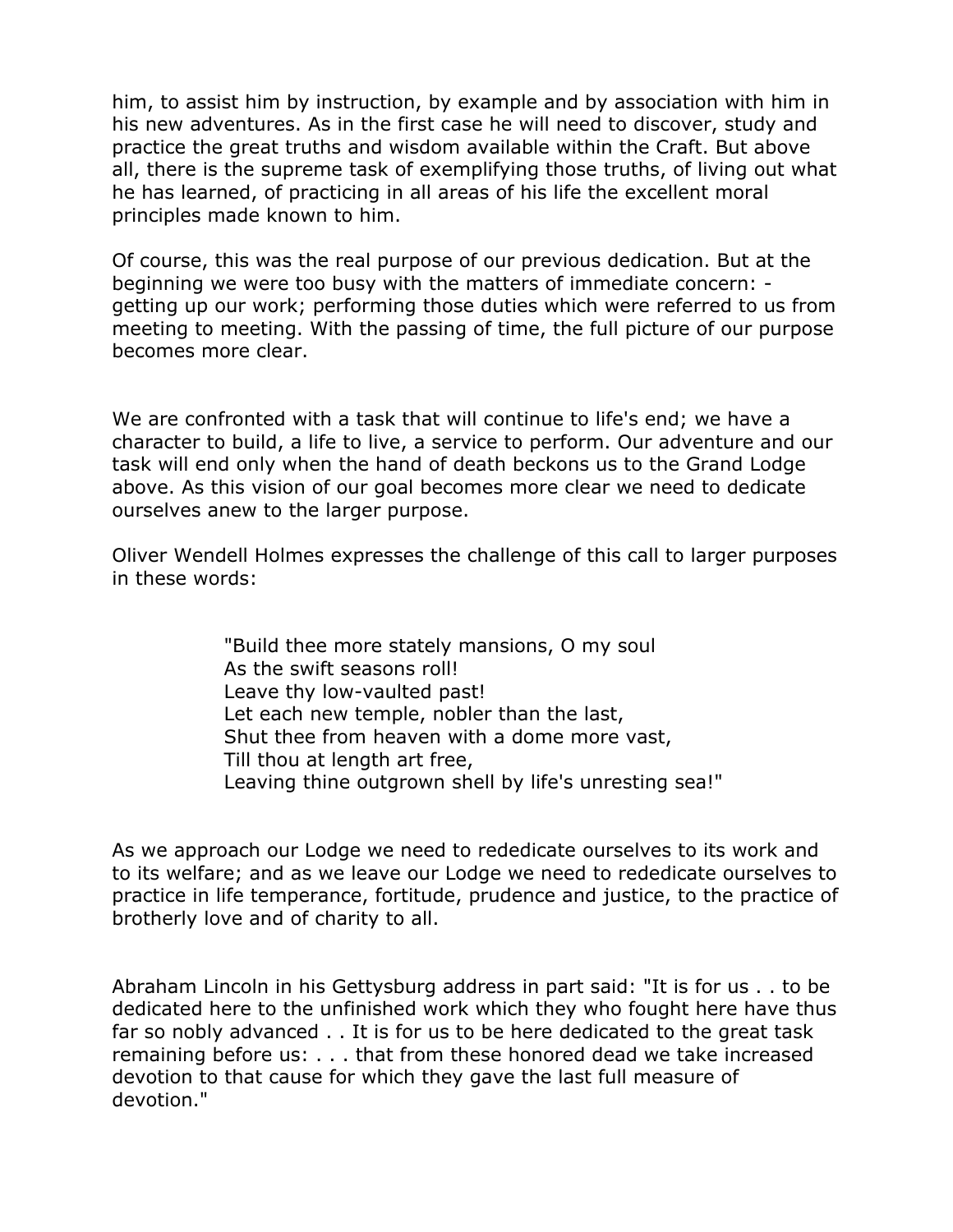So it is for us to carry forward with courage and devotion the great purpose to which all good men of the past have devoted themselves, and to make our finest contribution to the generations of the future.

Dedication is an essential part of every man's life and rededication is the logical carrying forward of that essential part.

"From compromise and things half-done, Keep me, with stern and stubborn pride. And when, at last the fight is won, God, keep me still unsatisfied." (Louis Untermeyer)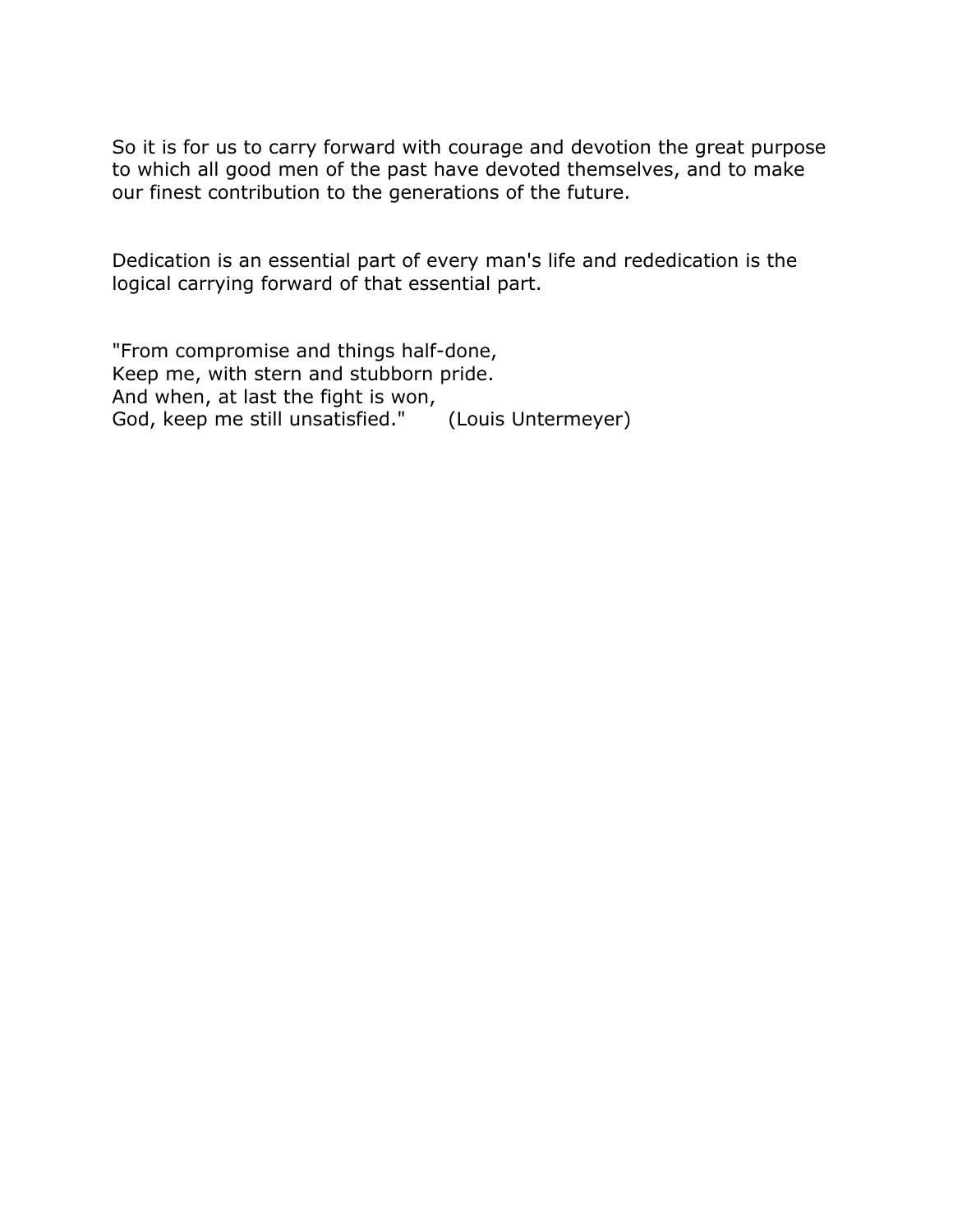## **REDEDICATION IN MASONRY**

Presented by R.W. Bro. P. J. Kendal, S.G.W.

In following R.W. Bro. Thompson's excellent introduction of our Area Meeting topic, "Masonic Rededication", in which you will note that he has confined his remarks to the philosophical aspects of the subject; I will endeavour in following our learned brother to point my remarks towards the practical aspects of this discussion.

Thinking minds and understanding hearts are prerequisite to living a life of dedication to purpose, with a will to serve.

Lives without purpose and without usefulness will lose, or never gain, the sense of respect which gives life color and purpose.

Appalling as it is some men seem quite content with mediocrity. They expect life to yield them little satisfaction, and indeed their expectation is fulfilled.

One of the great difficulties with which we are confronted today as we consider "Rededication", is the apathy shown by most of us. Apathy of course means indifference and is a sort of device which compels us simply not to pay attention, a care less attitude, nor do anything but just drift.

Not so the people who have evil causes to promote, they are not afflicted with apathy. They never cease promoting whatever it is they have to promote.

There is an old story but it illustrates this difficulty. Away back before the dawn of history, man lived with other animals. They greatly deplored the fact that man never lived more than forty years. They held a meeting one day to see what they could do. The horse said he would give man ten years of his life and the dog and monkey said they would each give ten years of their lives. So the result is now that from forty to fifty, man works like a horse, from fifty to sixty he leads a dog's life, and from sixty to seventy he just monkeys along. I am inclined to think that a good many of us who should know better just monkey along at all ages.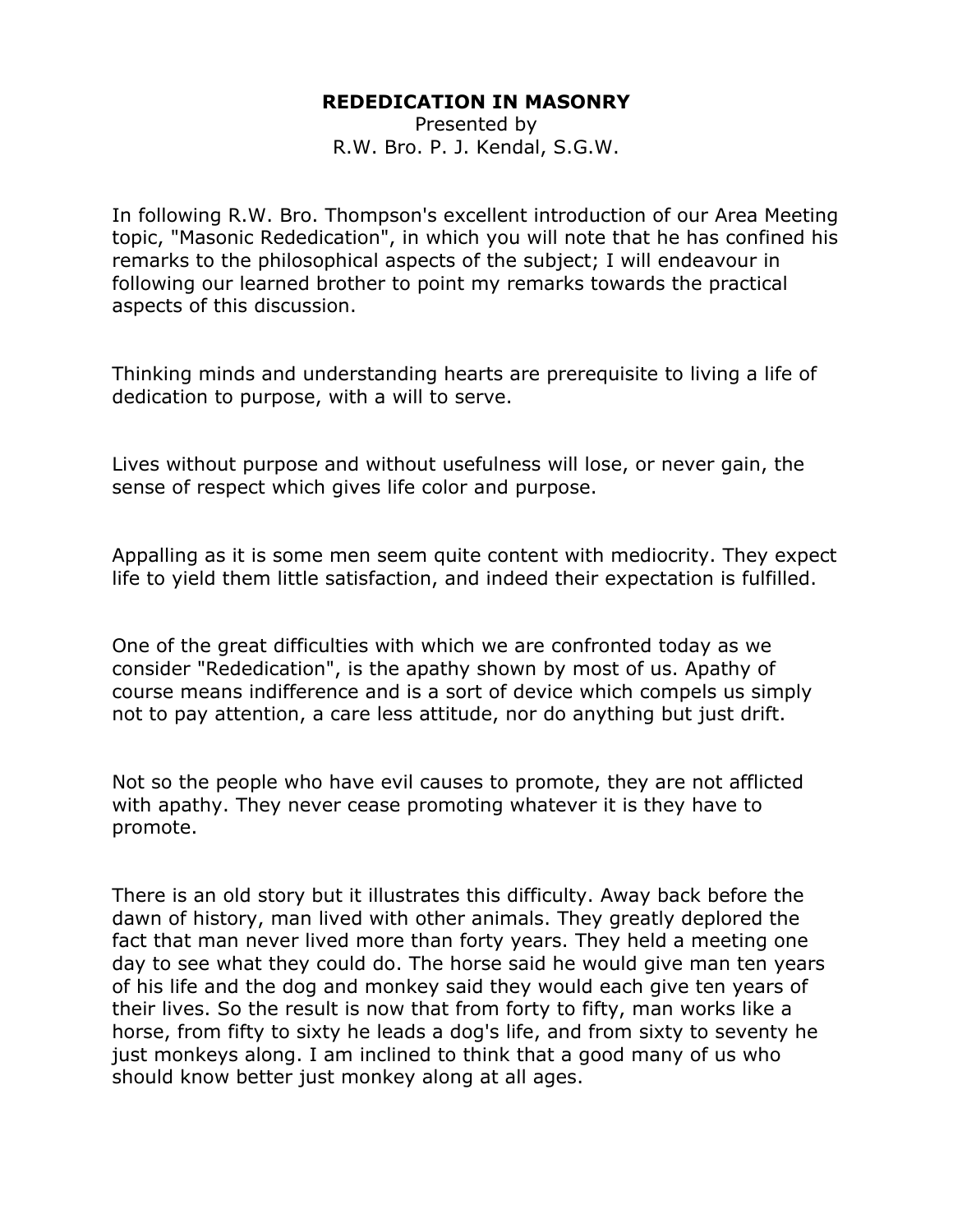As 1968 unfolds itself, might not this be a good time and place for each and everyone of us to examine and weigh ourselves in the balances of Freemasonry, its tenets, its lights and standards and as we find ourselves wanting, to use this occasion to rededicate, to reconsecrate, to resurvey our Ancient Landmarks, and to reclaim our own lives for God, for Country, for neighbor and the tenets of Freemasonry, and that our light may so shine that they may see your good works and glorify your Father which is in Heaven.

While not a pessimist at heart, there are certain things taking place in the world today which I think we should take cognizance of in the hope that something can and will be done to remedy the situation. There are evil forces at work within this Country which are inimical to the Church, to the Institution of Freemasonry and to our way of life, which you and I have learned to love so well. Love of self and love of power and authority have enslaved the hearts of many of our people.

Our moral standards have been lowered and no nation makes progress when God's laws are violated. Selfishness, arrogance, greed, intolerance of the rights of others, self interest and unwillingness should all be subordinated for the common good. There should be no desire for personal aggrandizement and lust for power and authority should be unknown to us.

Human institutions are mortal. They can easily decay and sink into oblivion, if the principles upon, which they are established fail to be exemplified in the daily acts of those who advocate the doctrines and teachings of those institutions. Masonry is such an institution. Our Craft aims to produce the highest moral results. May our high purposes be realized, may peace ever abide within us, may we cherish and respect the blessedness of our brotherhood, the value of every virtue and the glory of universal charity.

May I remind you, my Brothers, that so long as Masons reflect in their lives the spiritual and moral teachings of Masonry, the institution will stand. The destiny of Masonry is not in hands outside of Masonry. The destiny of Masonry is in the hearts of the Masons.

I like to think of Masons as dedicated men who are more than ordinary citizens. They are men who are workers and willing to overlook the shortcomings of their fellow Masons; men who are not selfish, not jealous, not wanting what belongs to someone else; men who give what they can for the Craft and are certain that their actions will not cause others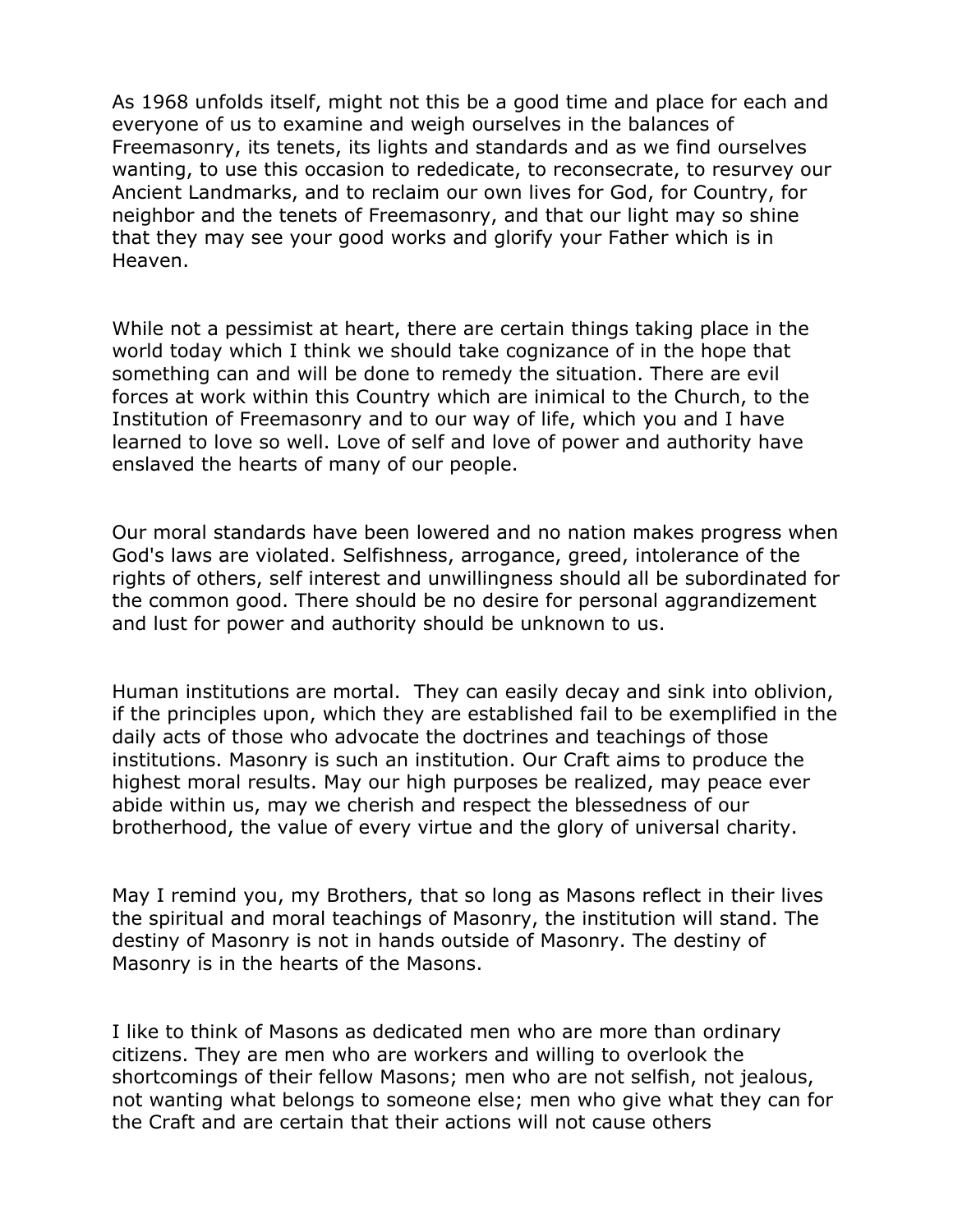disappointment or worry. Masons are men who have God before them at all times and who do not let their prejudices and intemperances govern their actions.

I still believe today, and if our people, all people, do not awake and rededicate themselves to God, our Homes, our Churches, our fellowmen and to the high ideals of our Fathers and Mothers, and the great teachings of Freemasonry, that Freemasonry, free Religion and the Freedom of Man itself will not be around very long. It is time, and it is way past time that we as Masons take a stand, and stand for the same high ideals and same principles that our Forebearers stood for in the land of our inheritance.

Albert Pike, an eminent Masonic writer makes these profound observations on the influence radiating beyond the limited sphere of this life. The true Mason labors for the benefit of others and for the advancement and improvement of his race. Most men desire to leave some work behind them that may outlast their own day and brief generation. The rudest unlettered husbandman, conscious of his inferiority, the widowed mother, giving her life blood to those who pay only for the work of her work worn hands, will toil and stint themselves to educate their children that they may take a higher station in the world-such are the world's greatest benefactors. In his influences that survive him, man becomes immortal. The thoughts and actions of the past control the destiny of the living.

And what of the influence of Freemasonry in the world today? Freemasonry is dedicated to the Higher Way of Life and, as Freemasons, our great aim is to establish a world order in which all mankind shall be free. As Freemasons, one of our great missions is to be happy ourselves and to convey this happiness to others. This can best be accomplished by doing good to others and dedicating our lives as an influence for good.

If you want to know how to rededicate yourselves, my brethren, I can tell you how. Get down on your knees at your home, church, lodge, business or any other place, and promise God that you will live up to the teachings of our fathers and mothers, our churches and of Freemasonry. Then go out and live those principles each day.

In the third chapter and the first five verses of the book of Joshua, you will find that after the death of Moses, Joshua was named his successor to lead the Children of Israel out of the land of Egypt and house of bondage. They were camped on the banks of the River Jordan, and after the third day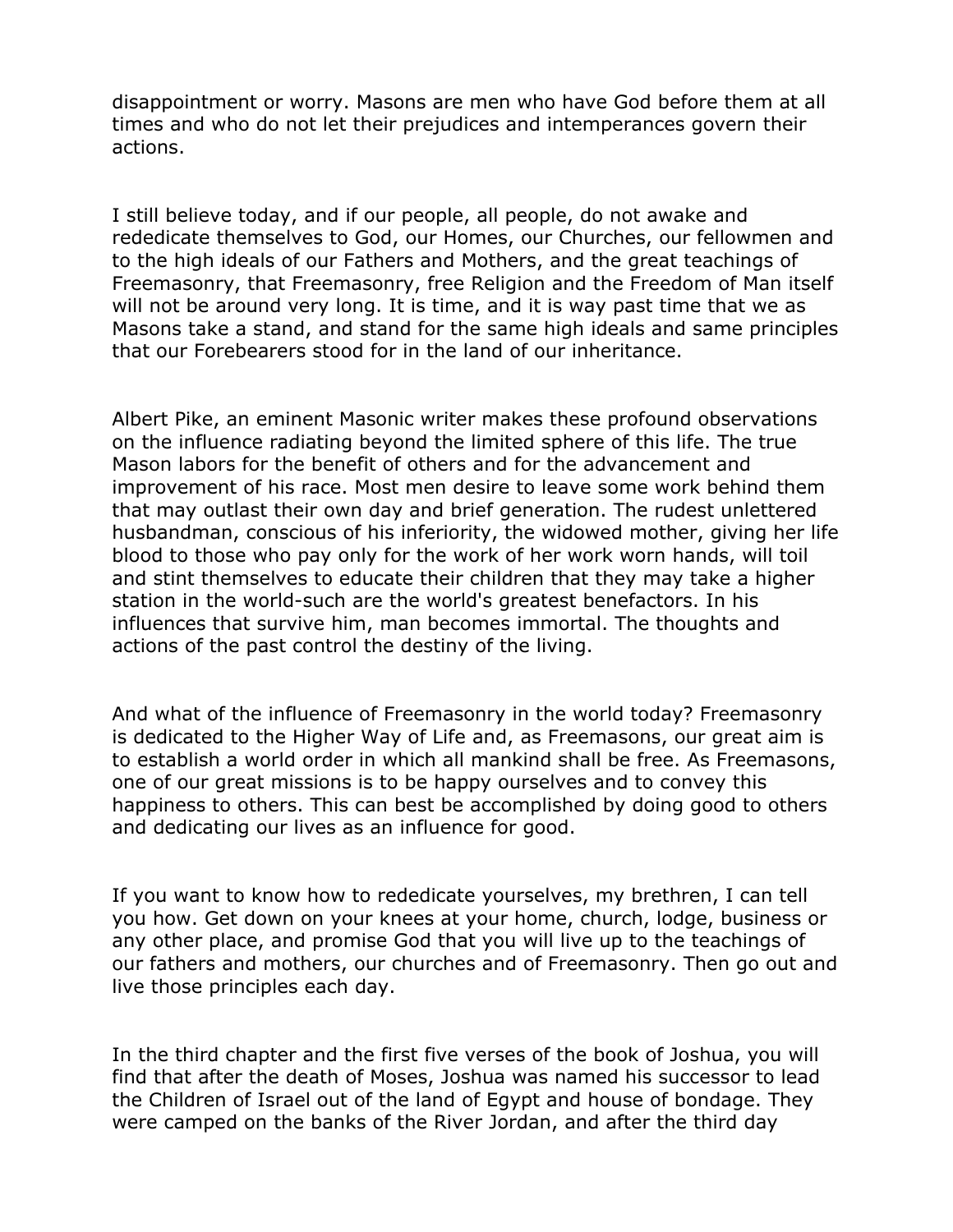Joshua sent messengers through the camp telling the people to take down their tents, and come to his headquarters, and when they had assembled there, he told them many things, he told them about the great hardships and troubles that lay ahead for them. He told them how they were to form the procession, and who was to carry the Ark of the Covenant; he told them exactly what they were to do. And after he had told them all these things, he said to them the most important words known to him at that time. He said to them "Sanctify yourselves because ye have not passed this way before."

So, today like Joshua of old, when our world is on fire with hatred among men, and among Nations, there are wars and rumors of wars, no man knows what to-morrow will bring among our people; I repeat to you "Rededicate" yourselves to the great teachings of Freemasonry and to the high ideals of our Fathers (because ye have not passed this way before).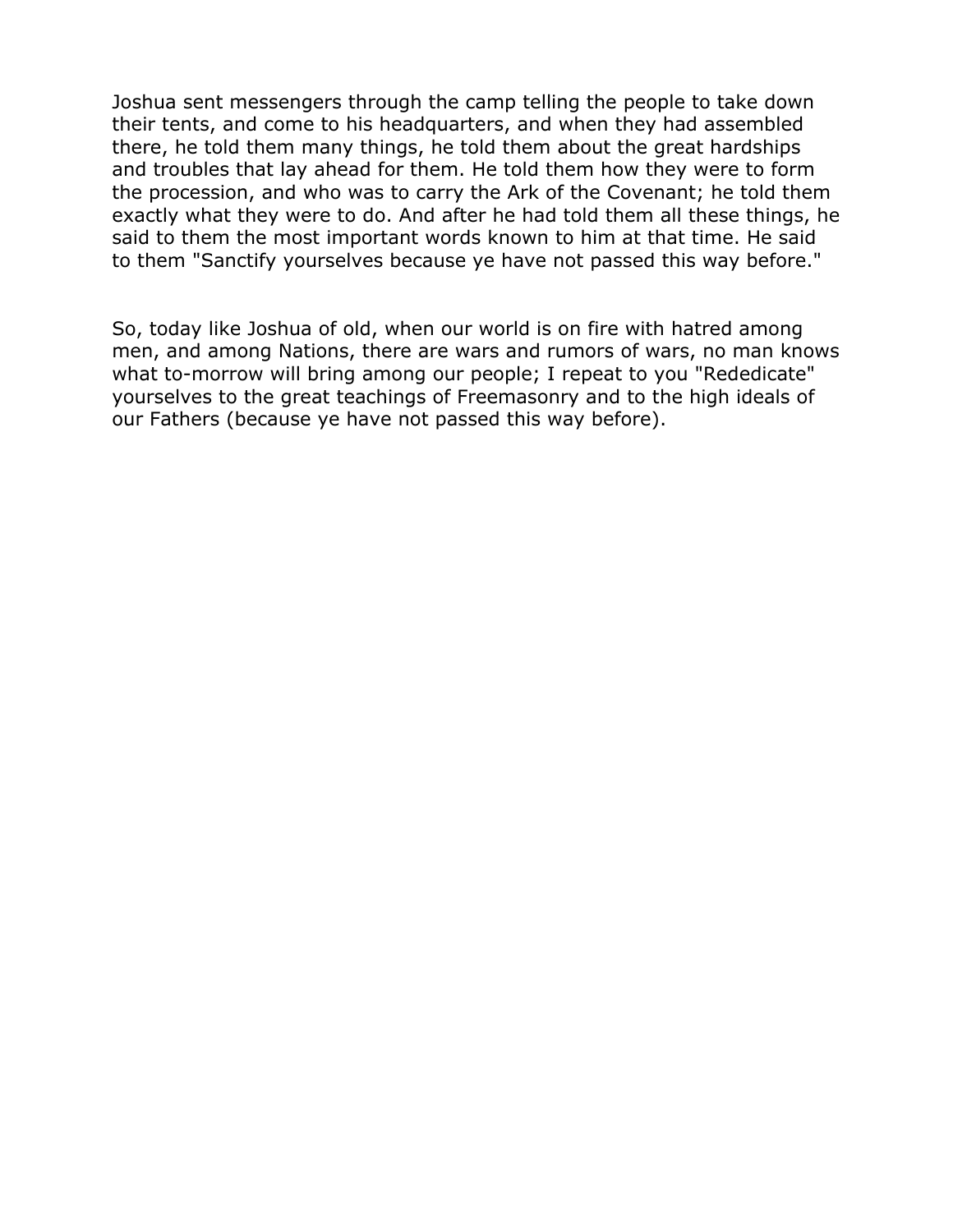Let us my brethren rededicate ourselves and live the lessons taught in this poem;

> I had walked life's way with an easy tread I had followed where comforts and pleasures led Until one day in a quiet place I met the Master face to face.

> With station and rank and wealth for my goal, Much thought for my body but none for my soul, I had entered to win life's big race, When I met the Master face to face.

I met Him and knew Him and blushed to see That His eyes full of sorrow were fixed on me. I faltered and fell at His feet that day, While my castles melted and vanished away.

Now my thoughts are for the souls of men, I have lost my life to find it again, Ever since one day in a quiet place, I met the Master face to face.

Go and do likewise my brethren. Meet the Master of Heaven and earth face to face.

Let us "Awake - Rededicate".

Finally in closing my brethren, as Masons we want our lives to be full of meaning with a sense of values. We want our sights to be raised to dedication of ourselves to the highest goals, realizing the best that is in us.

To him who wears the lambskin or white leather apron, consecration and dedication is not a sacrifice. We all know there is joy and pleasure and happiness in every effort we give to meaningful purpose or goal.

Let us here rekindle within ourselves that Spark, which, with the help of God, we will take back with us into our Lodges and ignite into the lives of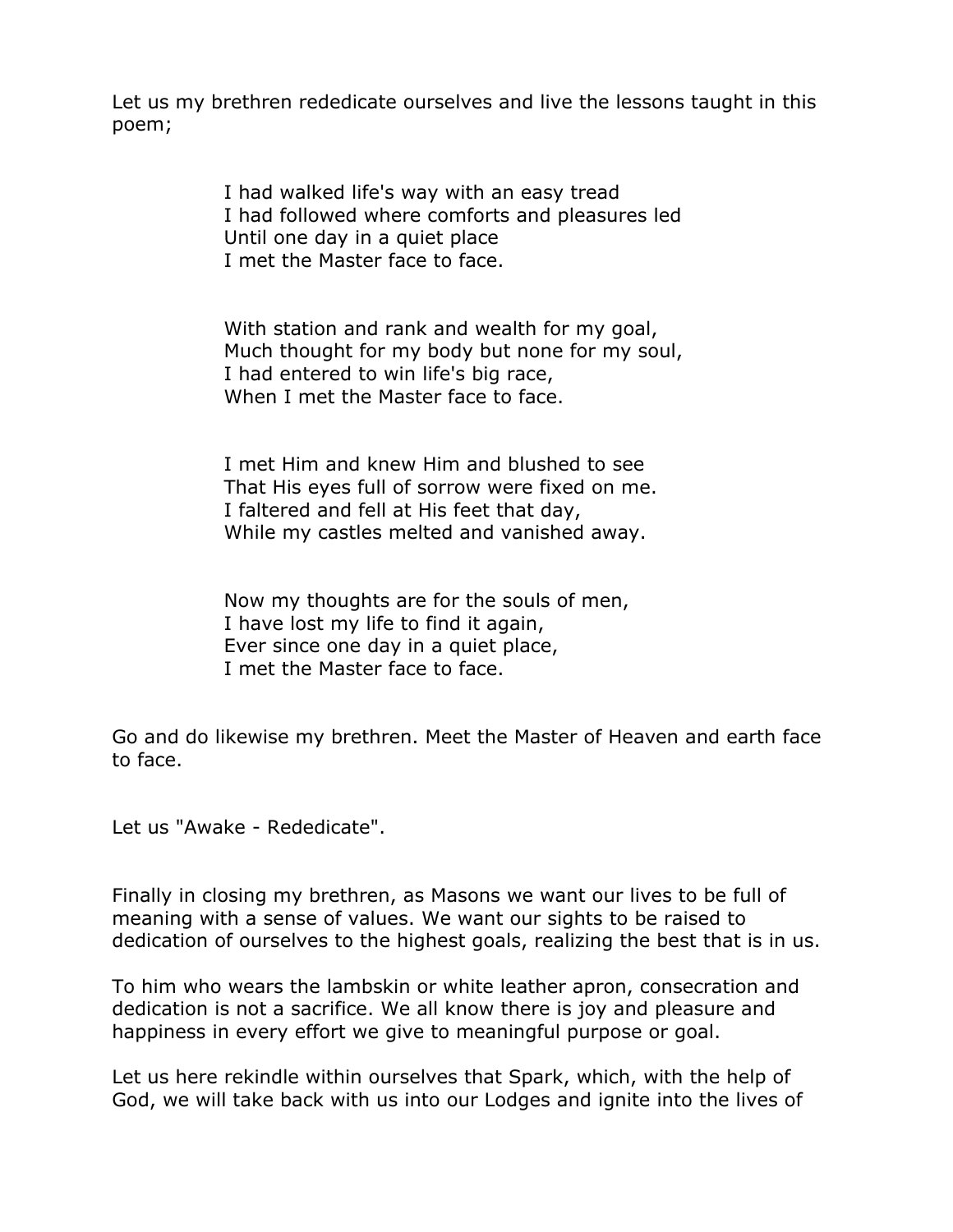our Brother Master Masons a genuine burning desire to develop thinking minds, understanding hearts and dedication to purpose.

This is Masonry's purpose today.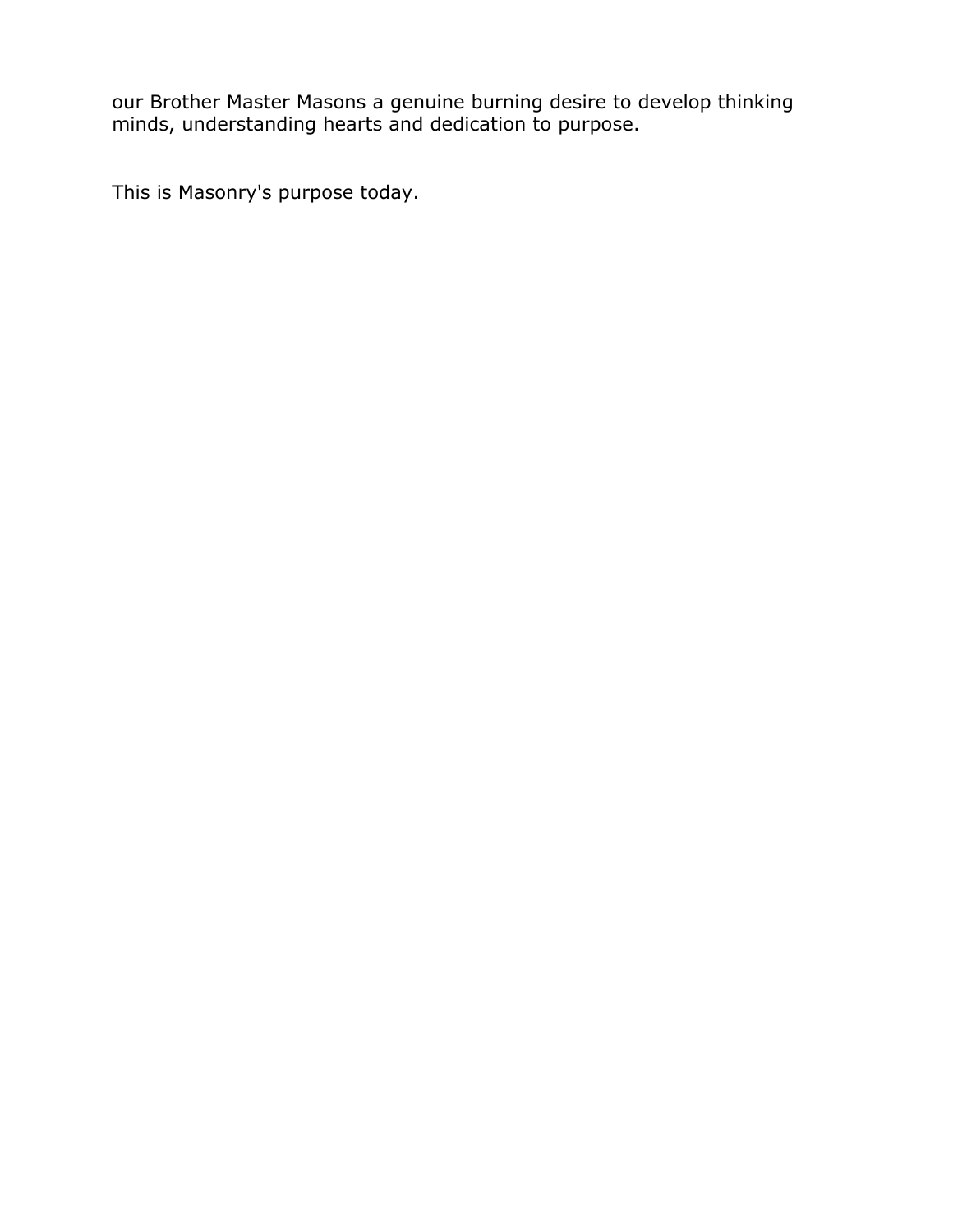## **LIGHT IN MASONRY**

Address of M.W. Bro. Bernie Brown Grand Master

We have just listened to the excellent papers of two Senior Officers of Grand Lodge, on the subject of rededication. The most outstanding statement made, was the apathy in the World today. Recently I had the privilege of hearing a Past Grand Master of Texas and a retired Baptist Minister speaking on this same subject. While listening to him, I had many thoughts of my own pass thru' my head. Again tonight I have been stirred by the papers given.

I realize that I have a captive audience and maybe I am not speaking to the ones that I should be talking to. But the only way that they can be reached is thru' you, my Brethren. So I ask you to listen well and take my message back to the missing and the needy. Yes there is apathy in the world today. There is apathy in Governments, in Churches, in Service Clubs, in business and in Masonry. We no longer live in a world of Right and Wrong. There is no longer a White and a Black. Everything is in the Grey. We are living in a Grey World of indecision and apathy. There is no longer a Right, we find excuses and even make our own to stretch the Right to fit into our way of living. Historians, looking back on this day and age will in all likelihood classify it as the years when man wilfully rejected the standards of conduct laid down for us in the Word of God, in favor of indecision and expediency, for standards created in his own arrogant brain. They may designate it as an age of immorality or dual morality to fit our needs. Yes we no longer obey the laws laid down in the Volume of the Sacred Law. There is no Wrong, we find excuses for this wrong and that wrong committed by Man. Extenuating circumstances we call it.

I wonder how many of us obey all the traffic laws the leaders of men, obey all the laws laid down by man, and what about the greater laws laid down by the Almighty. I wonder how many of us here tonight would go to the aid of our fellowman or woman, being attacked by thugs? Would we go to the assistance of a Policeman, whom we ask to protect our lives and property, if he was being attacked? Yes murders have been committed, right under the noses of people who could have prevented them if they so desired, but nothing was done. Would we do our part? We are so obligated. I wonder, would we offer ourselves as witnesses to a crime or even to a bad accident? The truth is we do not want to become involved. But we are involved not only by common decency but by our obligations.

I wonder how many of us, who are supposed to be and never speed? I am sure none of us would steal, but how many of us would try to get away with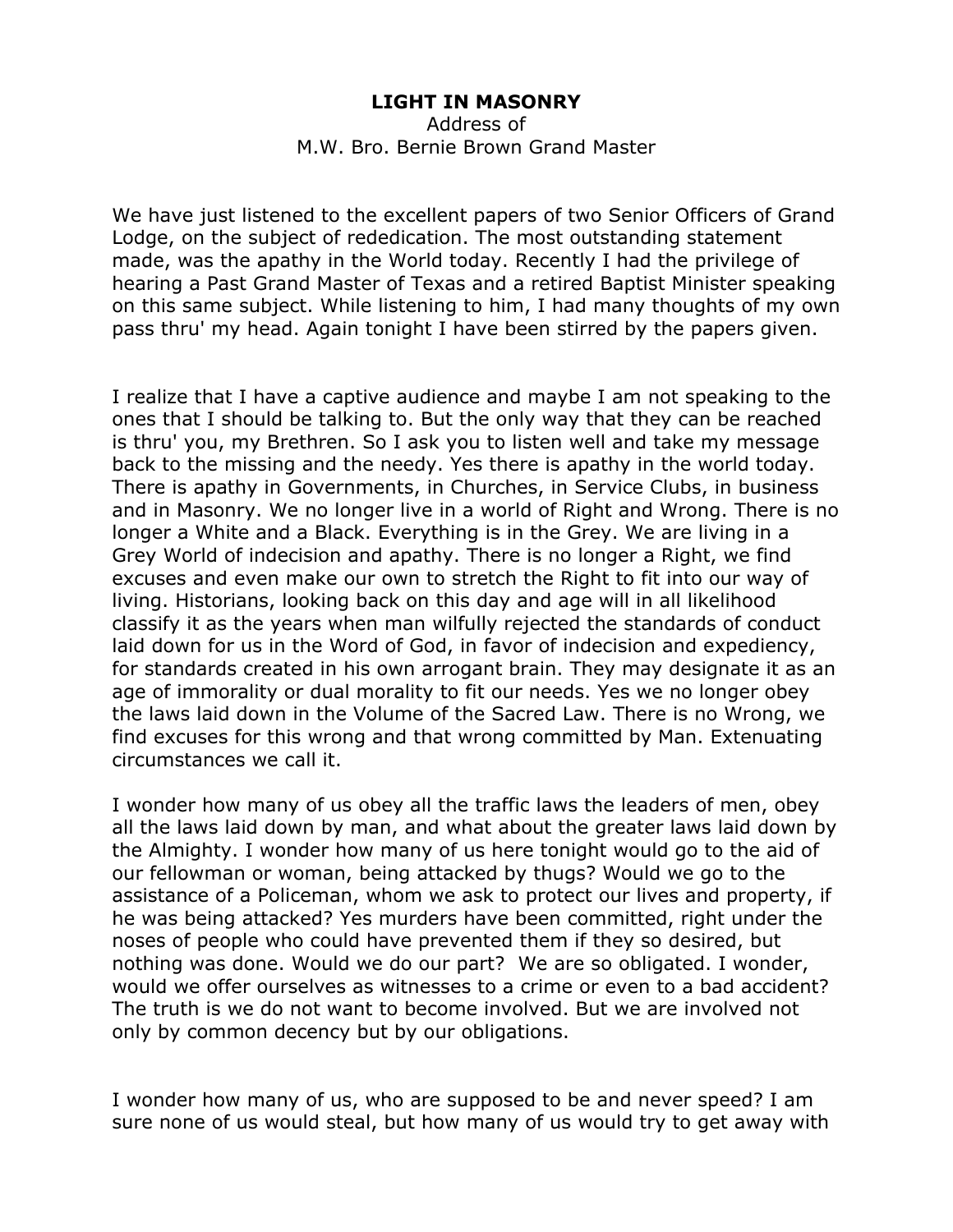something on our Income Tax? This is stealing from the Government and from our fellowman. Yes we are living in a Grey World that has no Right and no Wrong. Where man makes the rules to fit his own actions. We must realize these ordorous facts and we must do our part to correct them. We are Masons and as Masons we have our responsibilities to our fellowman, to our Governments, to our Churches, to our Families and to ourselves. We cannot, we must not overlook these responsibilities and our obligations toward all. We can be a powerful force in the World for good, but we must first of all recognize our own failures and correct them. Then we must show, by actions, the rest of the World what we as Masons think.

This leads me to my theme for this evening entitled "Light in Masonry".

The glory of Masonry consists in the character of the men who in times past and in the present generation have constituted its membership. That it has drawn to its standards the greatest figures in our country's history and that it still persistently appeals to the strongest and noblest of our men; is an evidence of its inherent worth, for it is the highest tribute that can be paid to any organized body.

Our lineage is one of which Masons may be justly proud. It is generally conceded that to develop character in men, is Masonry's object. It should be a function of Masonry to encourage a development of the mind and an accumulation of intellectual wealth; so that the individual may free himself from superstitious fear and take advantage of the forces of nature and the rules of mental healthfulness.

It is in the control of the mind and in the ordering of the emotions that man reaches the highest point as a civilized being. How to live the ideal life is a problem each of us must solve for himself. We should live so as to be worthwhile in our thinking, which is the most effective preparation for being worthwhile in the opinion of others. We cannot realize the possible value to our personality development unless we are willing to give time and attention to consideration of Masonic instruction.

No definite exposition of Masonic truth can be made effective without our mental co-operation. Attending lodge meetings on special occasions is not enough. We must discover it for ourselves and interpret it our own way. Each candidate listens to good words of the ritual; so the task remains for us to make these words properly effective.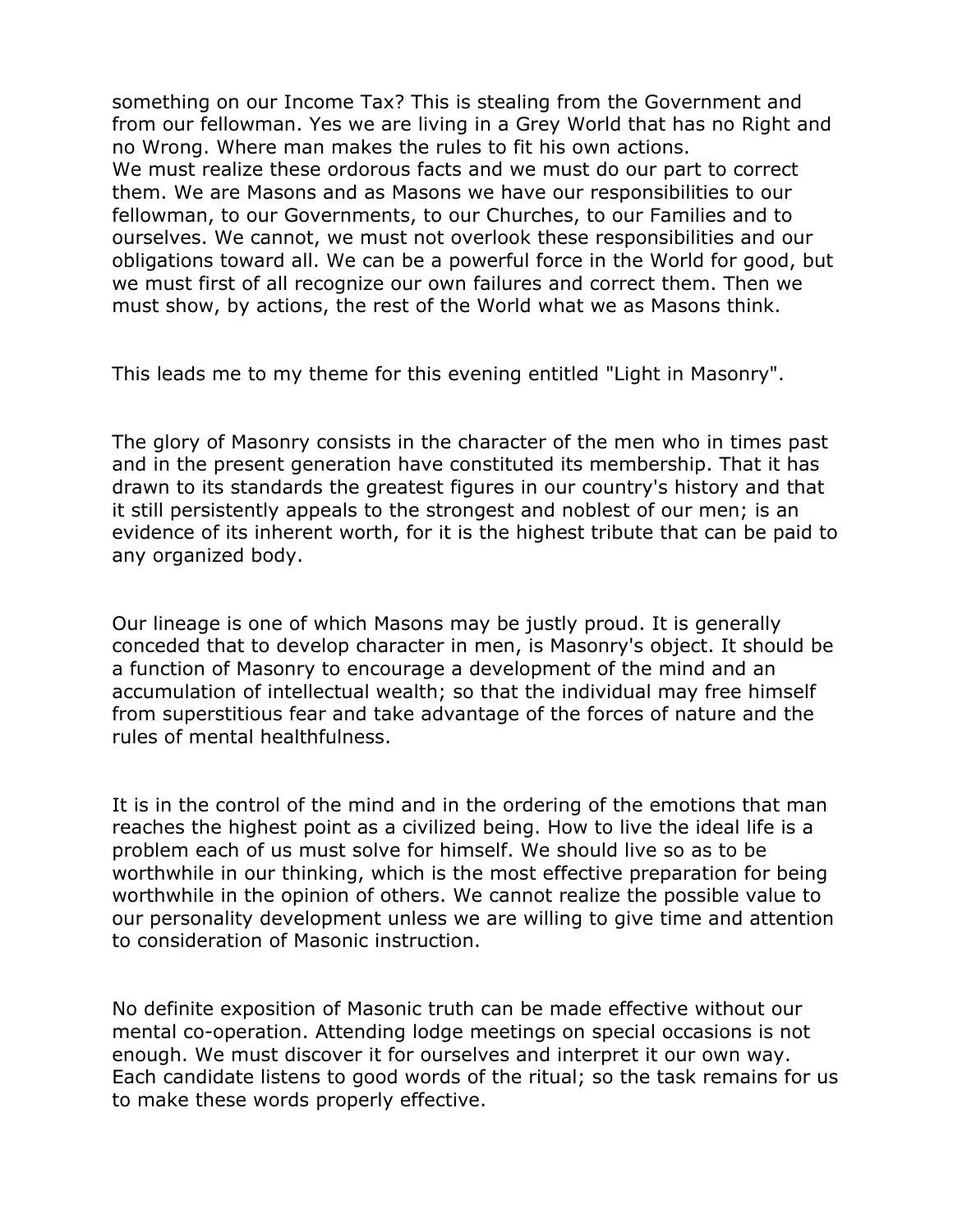We were told to be just, to be faithful and to be true. We were instructed to convince the world by our actions, that on becoming a Master Mason we had become better men. We were entreated to retain a goodness of heart, a purity of intention and a love of virtue. To be happy and to endeavor to communicate that happiness to others.

We have all seriously declared upon our honour that we were prompted to solicit the privileges of Masonry by a favourable opinion conceived of the institution, a desire for knowledge and a sincere wish to be serviceable to our fellow creatures. In its highest sense doing one's duty means; living in harmony with people; by being honest; showing your love and abiding by the principles of justice. Man did not make these principles; they came from Deity. That is why in the very first degree we were given the three great duties to perform. The three are inter-related; they cannot be separated, either we do them all; or we fail in all.

No man can go around using God's name profanely, and at the same time act upon the square with his neighbour. He cannot be dishonest with his fellow-man and be faithful to his Creator; and by the same token, he cannot do evil things to others for his own personal gain and expect his attendance at church to serve as God's means of forgiveness. He cannot defile himself and at the same time perform the other two duties.

There is no doubt, the most difficult of these duties is probably the one dealing with ourselves. This one means conquering the evil we were born with and have acquired. This we have to do alone. Nobody else can know exactly the thoughts that go through our minds during our daily life; no one else can measure the desires and impulses that we have. It takes great courage to be face to face with one's self and arrive at an honest opinion of what we really are. No definite explanation of Masonic truths can be made effective without our mental cooperation. We must discover it for ourselves and interpret it in our own way. Since everyone is an individual, each must generate his own spiritual balance.

Masonry presents symbols for consideration, and there too, each individual must interpret the meaning of the symbols in the light of his own understanding.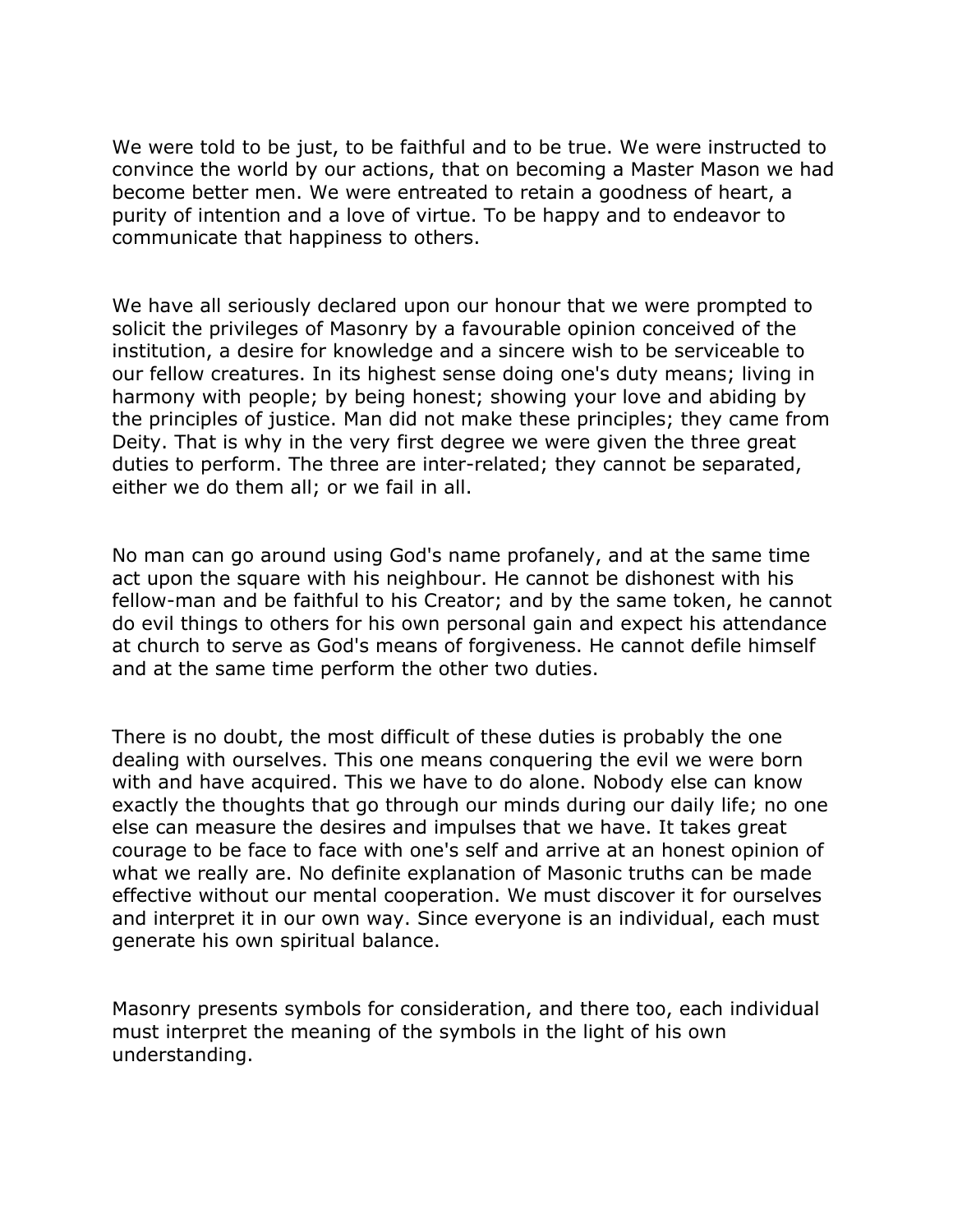Masonry is not peculiar because it uses symbols, emblems, allegories and rites; for they are as universal as language. Masonry did not invent its own symbols; they were here before; operative Masons adopted such symbols as were required and employed them for its own purposes. So we today, retain the old symbols, giving them a Masonic meaning which is to be interpreted in the terms of their purpose for modern Masonry.

Too often we find modern Masonry soars too high into unknown space, emphasizing little known and questionable facts; whereas the ordinary Mason is anxious to find out more practical information about some of the ceremonies, history and working of the craft into which he is coming as an active member.

I am also of the opinion that too often the emphasis is put on the wrong phases of Masonry, and the everyday work, the charities and lodge activities which ought to be understood in their fullest degree, are neglected. What we need most, as Masons today is a better and clearer understanding, not only of the structure of Masonry, its history and traditions, but a greater devotion on the part of each of us to maintaining and conserving those traditions, lest they be lost to us by neglect and misuse.

We must always bear in mind the lessons of life which the ritual of Freemasonry aims to impress; the common lessons which so many pass by without realizing; the helplessness of birth; the fellowship of mankind; dependence through life on a higher power; the value of cloud and sunshine in ripening character; the sureness of death; and the certainty of a resurrection to eternal life. All these are taught in dramatic picturing on the Masonic stage and when we concentrate upon these lessons we receive the light which underlies the ritualistic ceremonies. Reflection on them, quickens our thinking and sharpens our understanding of the great mission and object to which Masonry has set its hand.

So let us all endeavor to improve ourselves in the matters of the craft. I do not mean to discourage a thorough knowledge of our beautiful ritual, but I would most seriously and earnestly recommend that our studies be not confined there alone. They must be extended beyond the surface of the ritual to those great principles which constitute the foundation of our institution. This will assure him, who so applies himself, that thus being brought from darkness to light he will realize that the true spirit of Masonry lies beyond the forms and ceremonies of initiation.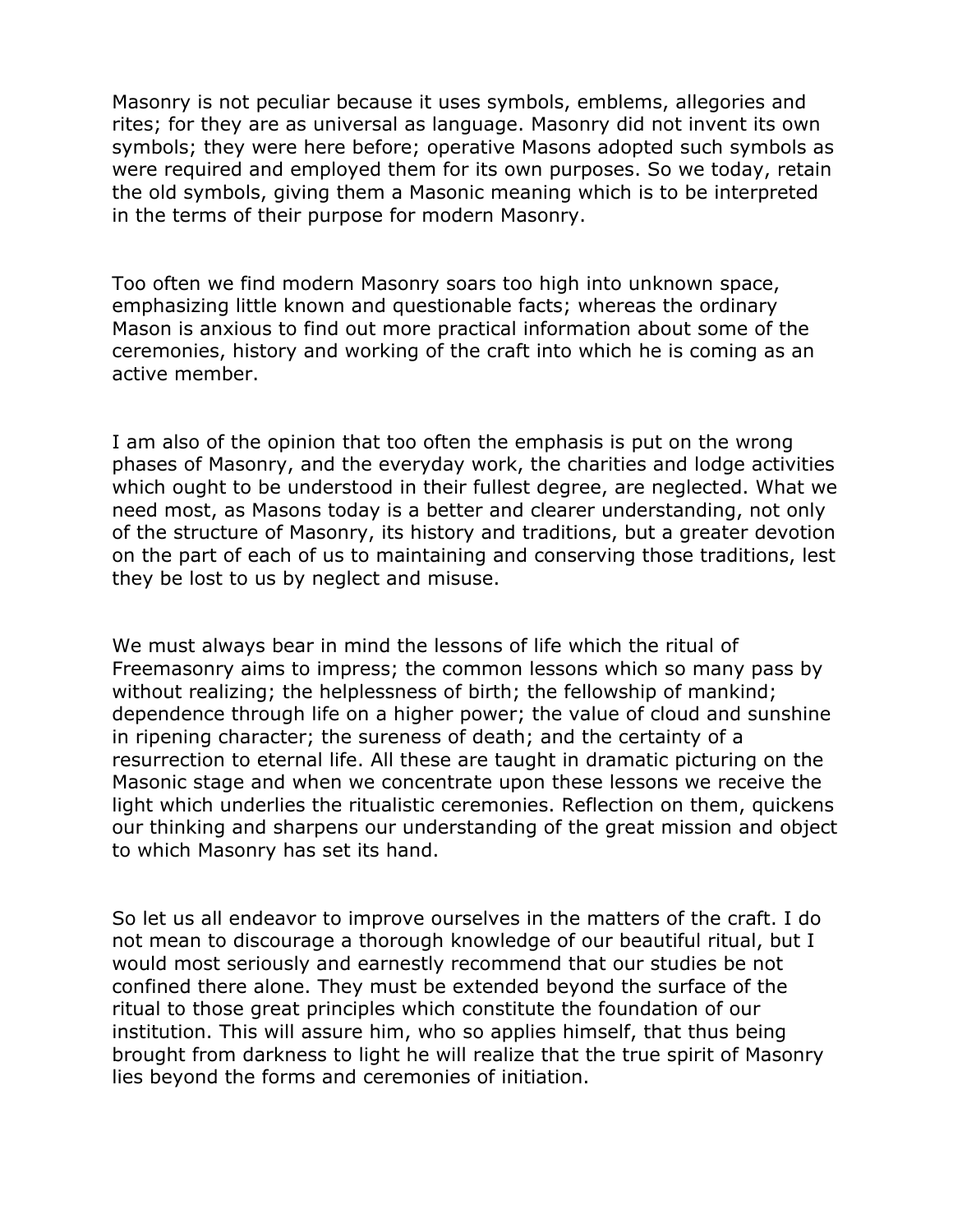I believe that the sooner we can inspire the craft as a whole to an intelligent study of these principles; the sooner will Masonry exercise that power for fraternity and morality. Everything in Masonry has a beautiful meaning if rightly understood. The Mason who stops his study of Masonry when he has committed the ritual to memory, never really enters the storehouse of Masonic knowledge.

The power and influence of Masonry is just what Masons choose to make it. It can be a great force in the world for good, uplifting and elevating. Alternatively, it can become merely a body, practising secret signs and symbols, meaningless, unless it leads to the practice of what is preached.

The mere conferring of the degrees upon a man has never made him a Mason. The making of a Mason is no swift or sudden process, for Masonry is not a mantle to be donned or doffed at will. You can no more turn a profane into a Mason by having him take an obligation, than you can turn a pumpkin into a peach by hanging peach leaves on it. The making of a Mason consists in a continued course of education and training, from which evolves character formation.

While in a small and very limited sense, it may be true that it is the obligation itself which makes one a Mason, yet in a truer and better sense, a man who takes the obligation is only being given the opportunity of becoming a Mason, and he cannot truly claim to be a Mason until he lives up to his obligation. We must never feel that we have accomplished anything in our lodges by adding to our roll of members, unless we have created in each of them a desire to be of service.

Numbers alone have never made our fraternity great. That which has marked us for some measure of public approval, is that we have somehow instilled into our membership an evidence of improvement. Our continued success will depend upon the progress we make in stimulating our membership to further improvements, in their daily lives and conduct.

It is tremendously important to the fraternity that we succeed to the point where; "when one is said to be a Mason, all will know that there is a good man." The seed must be planted and tended before the tree can grow.

When someone says to me, that so and so is a Mason, I am more concerned about what kind of a man and citizen he is, than I am about the number of degrees he has received or the office he has filled. It is not enough to be good; a man must also do good. It is not enough to profess high sounding